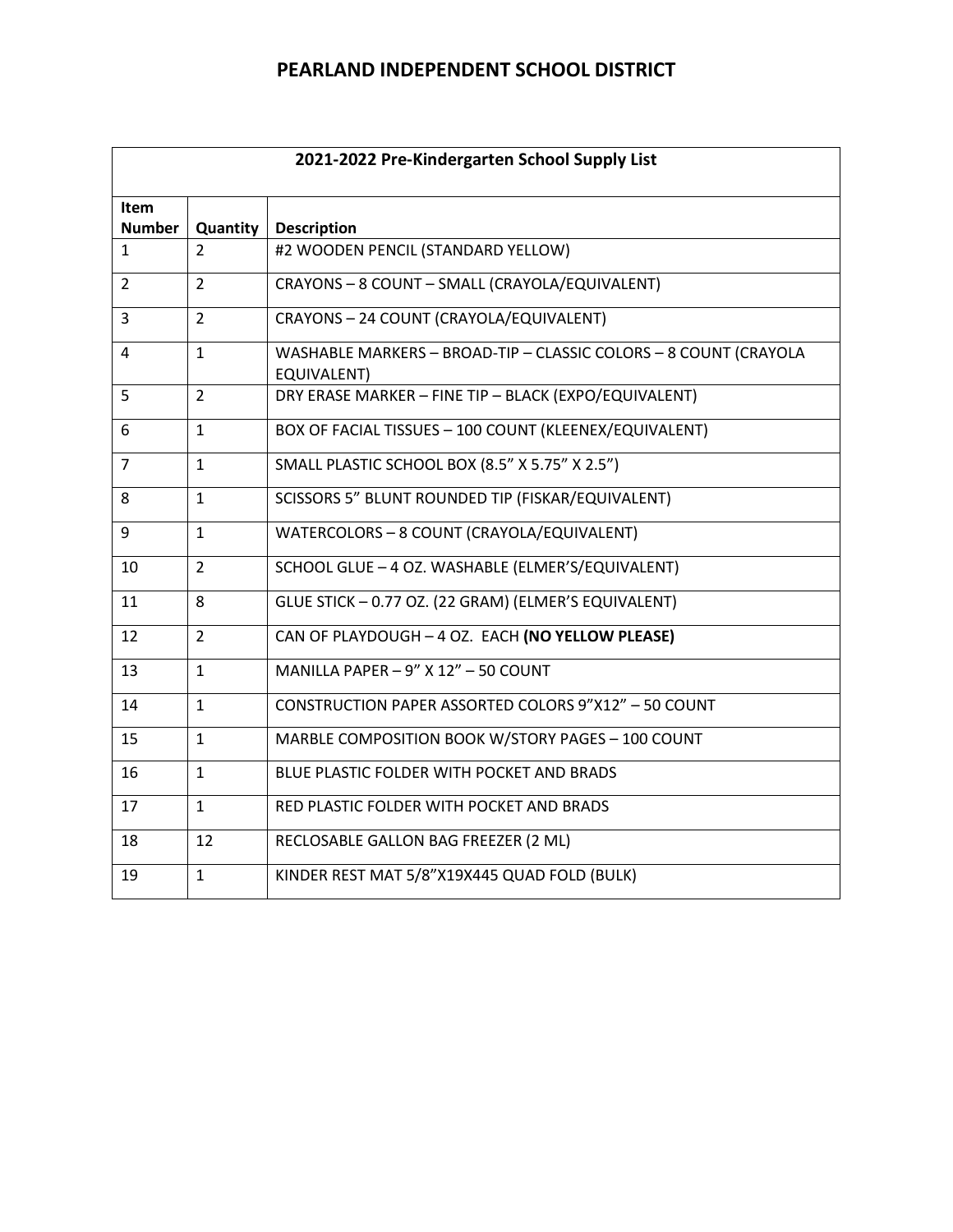| 2021 - 2022 Kindergarten School Supply List |                |                                                                                          |  |
|---------------------------------------------|----------------|------------------------------------------------------------------------------------------|--|
| Item<br><b>Number</b>                       | Quantity       | <b>Description</b>                                                                       |  |
| $\mathbf{1}$                                | 12             | NO 2 DIXON TICONDEROGA PENCIL LATEX FREE                                                 |  |
| 2                                           | $\mathbf{1}$   | PINK BEVEL ERASER LATEX FREE                                                             |  |
| 3                                           | 4              | CRAYONS - 24 COUNT (CRAYOLA/EQUIVALENT)                                                  |  |
| 4                                           | $\mathbf{1}$   | WASHABLE MARKERS - BROAD TIP - 8 COUNT CLASSIC COLORS<br>CRAYOLA / EQUIVALENT) - 8 COUNT |  |
| 5                                           | $\overline{2}$ | BLACK DRY ERASE MARKER - CHISEL TIP (EXPO/EQUIVALENT)                                    |  |
| 6                                           | $\mathbf{1}$   | BLACK DRY ERASE MARKER - FINE TIP (EXPO/EQUIVALENT)                                      |  |
| $\overline{7}$                              | $\mathbf{1}$   | PLASTIC SCHOOL BOX (8.38" X 3.63" X 2")                                                  |  |
| 8                                           | $\mathbf{1}$   | SCISSORS 5" BLUNT TIP (FISKARS/EQUIVALENT)                                               |  |
| 9                                           | $\mathbf{1}$   | <b>WATERCOLORS - 8 COUNT</b>                                                             |  |
| 10                                          | $\mathbf{1}$   | WHITE SCHOOL GLUE - 4 OZ.                                                                |  |
| 11                                          | 6              | WHITE GLUE STICK - .77 OZ. or LARGER                                                     |  |
| 12                                          | $\mathbf{1}$   | 9X12 ASSORTED CONSTRUCTION PAPER - 20 COUNT                                              |  |
| 13                                          | $\mathbf{1}$   | WHITE PAPER 12"X18" - 20 COUNT                                                           |  |
| 14                                          | $\mathbf{1}$   | 9X12MANILA PAPER 50 COUNT                                                                |  |
| 15                                          | $\mathbf{1}$   | BLUE SPIRAL NOTEBOOK - WIDE RULE - 70 COUNT                                              |  |
| 16                                          | 3              | MARBLE COMP. STORY PAPER RED BASELINE - 100 COUNT                                        |  |
| 17                                          | $\mathbf{1}$   | YELLOW POCKET FOLDER WITH BRADS                                                          |  |
| 18                                          | $\mathbf{1}$   | RED PLASTIC POCKET FOLDER WITH BRADS                                                     |  |
| 19                                          | 1              | BLUE PLASTIC POCKET FOLDER WITH BRADS                                                    |  |
| 20                                          | $\mathbf{1}$   | ZIPLOC QUART BAG (12 COUNT)                                                              |  |
| 21                                          | $\mathbf{1}$   | BOX OF FACIAL TISSUES - 100 COUNT OR MORE                                                |  |
| 22                                          | $\mathbf{1}$   | 8" X 10.5" STORY TABLET (BOND) BLUE BASE LINE                                            |  |
| 23                                          | $\mathbf{1}$   | CAN OF PLAYDOUGH 4 OZ.                                                                   |  |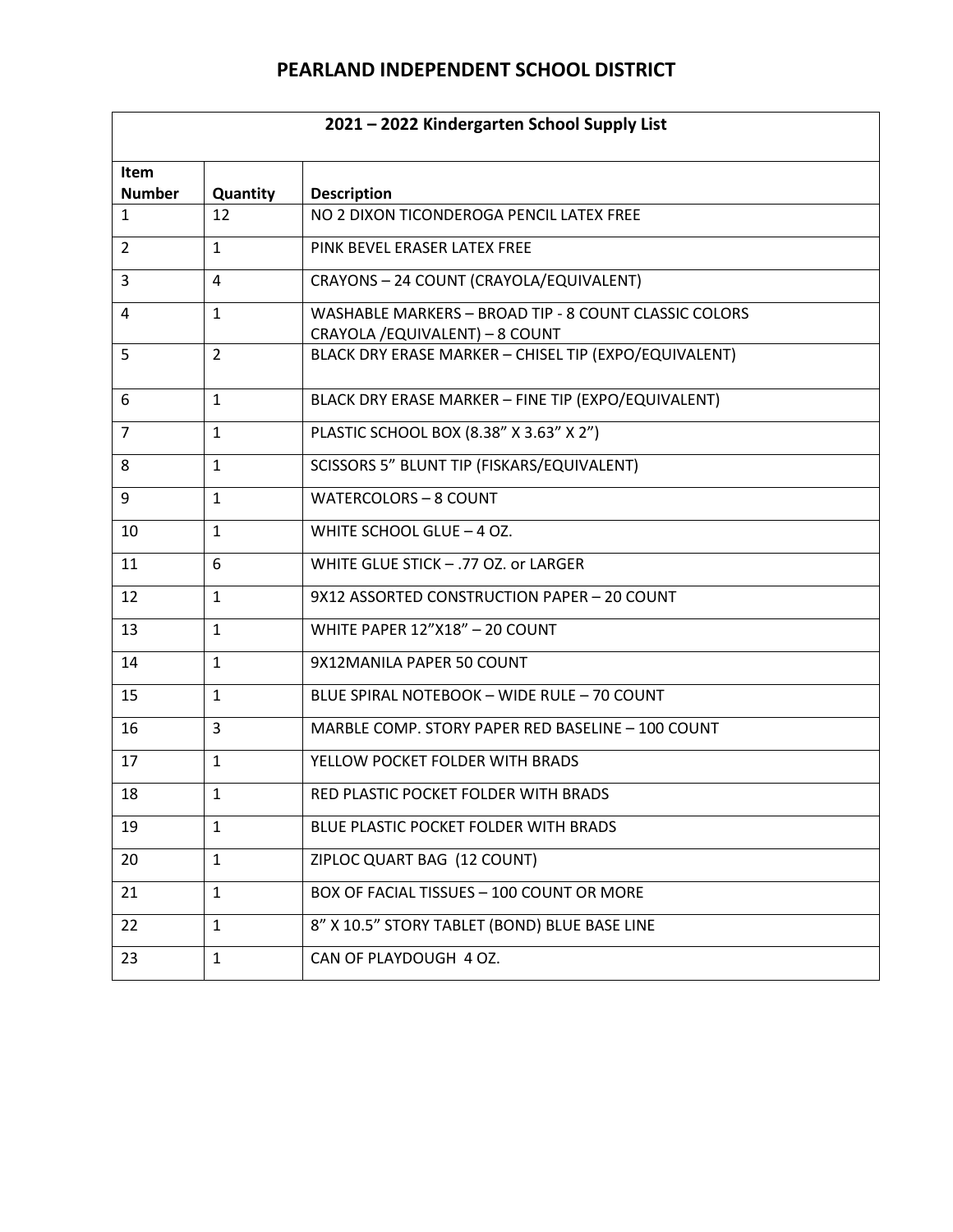| 2021 - 2022 First Grade School Supply List |                |                                                                                                   |  |
|--------------------------------------------|----------------|---------------------------------------------------------------------------------------------------|--|
| Item<br><b>Number</b>                      | Quantity       | <b>Description</b>                                                                                |  |
| $\mathbf{1}$                               | 24             | #2 WOODEN PENCIL (STANDARD YELLOW) - PRESHARPENED                                                 |  |
| $\overline{2}$                             | $\mathbf{1}$   | LARGE PINK BEVELED ERASER                                                                         |  |
| 3                                          | 4              | CRAYONS - 24 COUNT (CRAYOLA/EQUIVALENT)                                                           |  |
| 4                                          | $\mathbf{1}$   | WASHABLE MARKERS - CLASSIC COLORS BROAD TIP - 8 COUNT<br>(CRAYOLA/EQUIVALENT)                     |  |
| 5                                          | $\overline{2}$ | BLACK DRY ERASE MARKER - CHISEL TIP (EXPO/EQUIVALENT)                                             |  |
| 6                                          | $\mathbf{1}$   | PLASTIC SUPPLY BOX (8.5" X 5.75" X 2.5")                                                          |  |
| $\overline{7}$                             | $\mathbf{1}$   | SCISSORS - 5" BLUNT (COLORATIONS/EQUIVALENT)                                                      |  |
| 8                                          | 5              | WHITE GLUE STICK - 0.77 OZ (.22 GRAMS) (ELMER'S /EQUIVALENT)                                      |  |
| 9                                          | $\mathbf{1}$   | SCHOOL GLUE - 4 OZ (ELMER'S/EQUIVALENT)                                                           |  |
| 10                                         | $\mathbf{1}$   | MANILA PAPER 9" X 12" - 50 COUNT                                                                  |  |
| 11                                         | $\mathbf{1}$   | CONSTRUCTION PAPER ASSORTED COLORS 9" X 12" - 50 COUNT                                            |  |
| 12                                         | $\overline{2}$ | 8 X 10 1/2" RULED SPIRAL NOTEBOOK RED BASELINE 36 COUNT;                                          |  |
| 13                                         | $\mathbf{1}$   | CONFORMS TO MCDOUGAL-LITTEL 1, 2, 3,<br>MARBLE STORY COMP BOOK RED BASELINE - 100 COUNT           |  |
| 14                                         | $\overline{2}$ | WRITING TABLET (1/2" RULE RED BASELINE AND DOTTED MIDLINE 8.5" X<br>11.5" - 40 COUNT              |  |
| 15                                         | $\overline{2}$ | PICTURE/STORY TABLETS (1/2" RULE RED BASELINE AND DOTTED MIDLINE<br>- HYTONE/EQUIVALENT) 40 COUNT |  |
| 16                                         | $\mathbf{1}$   | POCKET FOLDER WITH BRADS (SOLID COLOR - GREEN)                                                    |  |
| 17                                         | $\mathbf{1}$   | POCKET FOLDER WITH BRADS (SOLID COLOR - ORANGE)                                                   |  |
| 18                                         | 1              | RED PLASTIC POCKET FOLDER WITH BRADS                                                              |  |
| 19                                         | $\mathbf{1}$   | YELLOW PLASTIC POCKET FOLDER WITH BRADS                                                           |  |
| 20                                         | $\mathbf{1}$   | BLUE PLASTIC POCKET FOLDER WITHOUT BRADS                                                          |  |
| 21                                         | $\mathbf{1}$   | INDIVIDUAL RESEALABLE SANDWICH BAGS - 50 COUNT                                                    |  |
| 22                                         | $\mathbf{1}$   | BOX OF FACIAL TISSUES - 100 COUNT (KLEENEX/EQUIVALENT)                                            |  |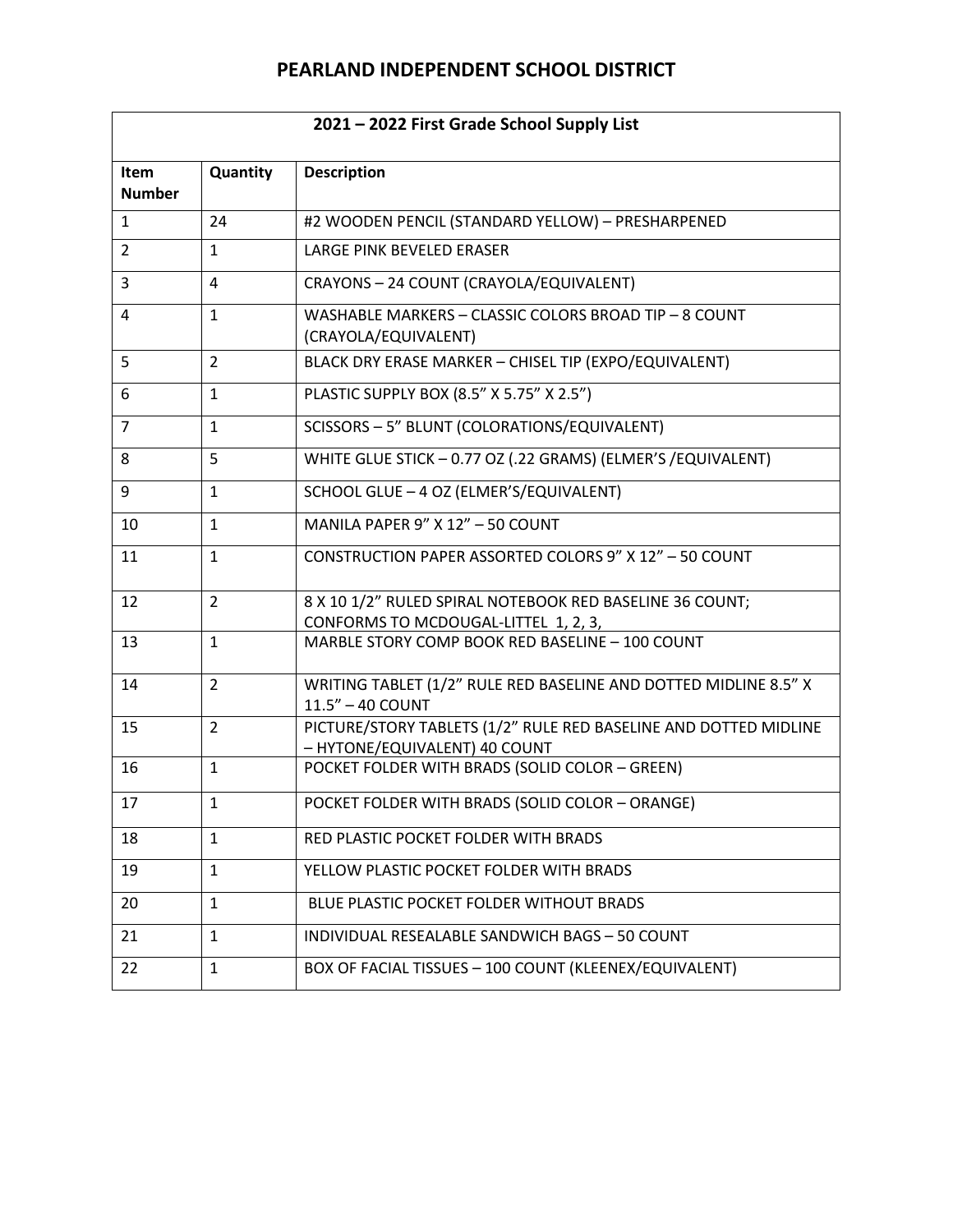| 2021-2022 Second Grade School Supply List |                |                                                        |  |
|-------------------------------------------|----------------|--------------------------------------------------------|--|
| Item<br><b>Number</b>                     | Quantity       | <b>Description</b>                                     |  |
| $\mathbf{1}$                              | 24             | #2 WOODEN PENCIL (STANDARD YELLOW)                     |  |
| 2                                         | 1              | PINK BEVELED ERASER                                    |  |
| 3                                         | $\overline{2}$ | CRAYONS - 24 COUNT (CRAYOLA/EQUIVALENT)                |  |
| 4                                         | 4              | DRY ERASE MARKER - BULLET BLACK (EXPO/EQUIVALENT)      |  |
| 5                                         | $\mathbf{1}$   | CANVAS PENCIL BAG (ZIPPER BAG) 10.5" X 5.5"            |  |
| 6                                         | $\mathbf{1}$   | SCISSORS 5" BLUNT TIP (FISKARS/EQUIVALENT)             |  |
| 7                                         | 5              | WHITE GLUE STICK 770Z./22 GRAM (ELMER'S/EQUIVALENT)    |  |
| 8                                         | $\mathbf{1}$   | SPIRAL NOTEBOOK - WIDE RULE - 70 COUNT (RED)           |  |
| 9                                         | $\mathbf{1}$   | SPIRAL NOTEBOOK - WIDE RULE - 70 COUNT (YELLOW)        |  |
| 10                                        | $\mathbf{1}$   | SPIRAL NOTEBOOK - WIDE RULE - 70 COUNT (BLUE)          |  |
| 11                                        | $\overline{2}$ | MARBLE COMPOSITION BOOK - 100 COUNT                    |  |
| 12                                        | $\mathbf{1}$   | PAPER POCKET FOLDER WITH BRADS (GREEN)                 |  |
| 13                                        | $\mathbf{1}$   | PAPER POCKET FOLDER WITH BRADS (ORANGE)                |  |
| 14                                        | $\mathbf{1}$   | PLASTIC FOLDER WITH BRADS (YELLOW)                     |  |
| 15                                        | $\mathbf{1}$   | PLASTIC FOLDER WITH BRADS (RED)                        |  |
| 16                                        | $\mathbf{1}$   | PLASTIC FOLDER WITH BRADS (BLUE)                       |  |
| 17                                        | 1              | BOX OF FACIAL TISSUES - 110 COUNT (KLEENEX/EQUIVALENT) |  |
| 18                                        | $\mathbf{1}$   | RESEALABLE QUART SIZE BAGS - 25 COUNT                  |  |
| 19                                        | $\mathbf{1}$   | CRAYOLA CLASSIC THICK MARKER - 8 COUNT                 |  |
| 20                                        | 1              | RULER INCH/CENTIMETER                                  |  |
| 21                                        | $\mathbf{1}$   | <b>EARBUDS</b>                                         |  |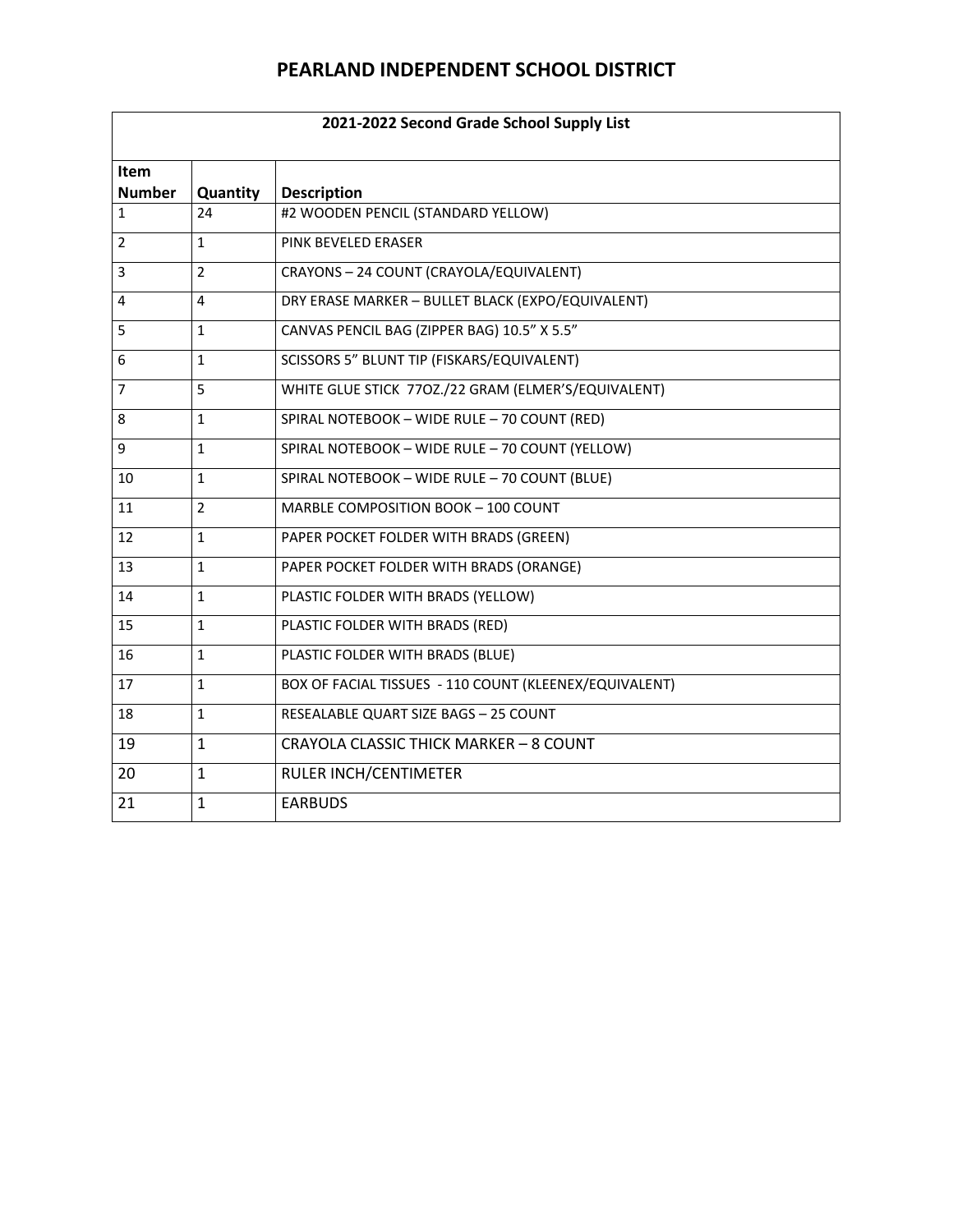| 2021 - 2022 Third School Supply List |                |                                                                               |  |
|--------------------------------------|----------------|-------------------------------------------------------------------------------|--|
| <b>Item</b><br><b>Number</b>         | Quantity       | <b>Description</b>                                                            |  |
| $\mathbf{1}$                         | 24             | #2 WOODEN PENCIL (STANDARD YELLOW)                                            |  |
| $\overline{2}$                       | $\mathbf{1}$   | PINK BEVEL ERASER (LATEX FREE)                                                |  |
| 3                                    | $\mathbf{1}$   | RED MEDIUM STICK PEN (BALLPOINT)                                              |  |
| 4                                    | $\overline{2}$ | CRAYONS - 24 COUNT (CRAYOLA/EQUIVALENT)                                       |  |
| 5                                    | $\mathbf{1}$   | WASHABLE MARKERS CLASSIC COLORS - BROAD TIP - 8 COUNT<br>(CRAYOLA/EQUIVALENT) |  |
| 6                                    | $\overline{2}$ | BLACK DRY ERASE MARKER - CHISEL TIP (EXPO/EQUIVALENT)                         |  |
| $\overline{7}$                       | $\mathbf{1}$   | BLUE DRY ERASE MARKER - CHISEL TIP (EXPO/EQUIVALENT)                          |  |
| 8                                    | $\mathbf{1}$   | NATURAL CANVAS PENCIL BAG W/GROMMETS 11" X 7.25"                              |  |
| 9                                    | $\mathbf{1}$   | SCISSORS - 5" POINTED (FISKARS/EQUIVALENT)                                    |  |
| 10                                   | $\mathbf{1}$   | WASHABLE GLUE - 4 OZ. (ELMER'S/EQUIVALENT)                                    |  |
| 11                                   | 3              | GLUE STICK - 0.77 OZ (22 GRAM) (ELMER'S/EQUIVALENT)                           |  |
| 12                                   | $\mathbf{1}$   | 3"x3" ASSORTED STICKY NOTES - 50 COUNT                                        |  |
| 13                                   | $\mathbf{1}$   | <b>EARBUDS WITH MICROPHONE</b>                                                |  |
| 14                                   | $\mathbf{1}$   | NOTEBOOK PAPER - WIDE RULE - 300 COUNT 8" X 10.5" - 60 COUNT                  |  |
| 15                                   | $\mathbf{1}$   | SPIRAL NOTEBOOK - WIDE RULE - 70 COUNT (RED)                                  |  |
| 16                                   | $\mathbf{1}$   | SPIRAL NOTEBOOK - WIDE RULE - 70 COUNT (GREEN)                                |  |
| 17                                   | $\mathbf{1}$   | SPIRAL NOTEBOOK - WIDE RULE - 70 COUNT (YELLOW)                               |  |
| 18                                   | $\mathbf{1}$   | SPIRAL NOTEBOOK - WIDE RULE - 70 COUNT (BLUE)                                 |  |
| 19                                   | $\mathbf{1}$   | SPIRAL NOTEBOOK - WIDE RULE - 70 COUNT (PURPLE)                               |  |
| 20                                   | $\mathbf{1}$   | <b>BLACK MARBLE COMPOSITION BOOK - 100 COUNT</b>                              |  |
| 21                                   | 1              | <b>BOX OF RECLOSABLE GALLON BAGS - 19 COUNT</b>                               |  |
| 22                                   | 1              | PLASTIC POCKET FOLDER WITH BRADS (GREEN)                                      |  |
| 23                                   | 1              | PLASTIC POCKET FOLDER WITH BRADS (BLUE)                                       |  |
| 24                                   | $\mathbf{1}$   | PLASTIC POCKET FOLDER WITH BRADS (RED)                                        |  |
| 25                                   | 1              | PLASTIC POCKET FOLDER WITH BRADS (YELLOW)                                     |  |
| 26                                   | $\overline{2}$ | BOX OF FACIAL TISSUE - 144 COUNT (KLEENEX/EQUIVALENT)                         |  |
| 27                                   | $\mathbf{1}$   | FLOURESCENT YELLOW HIGHLIGHTER                                                |  |